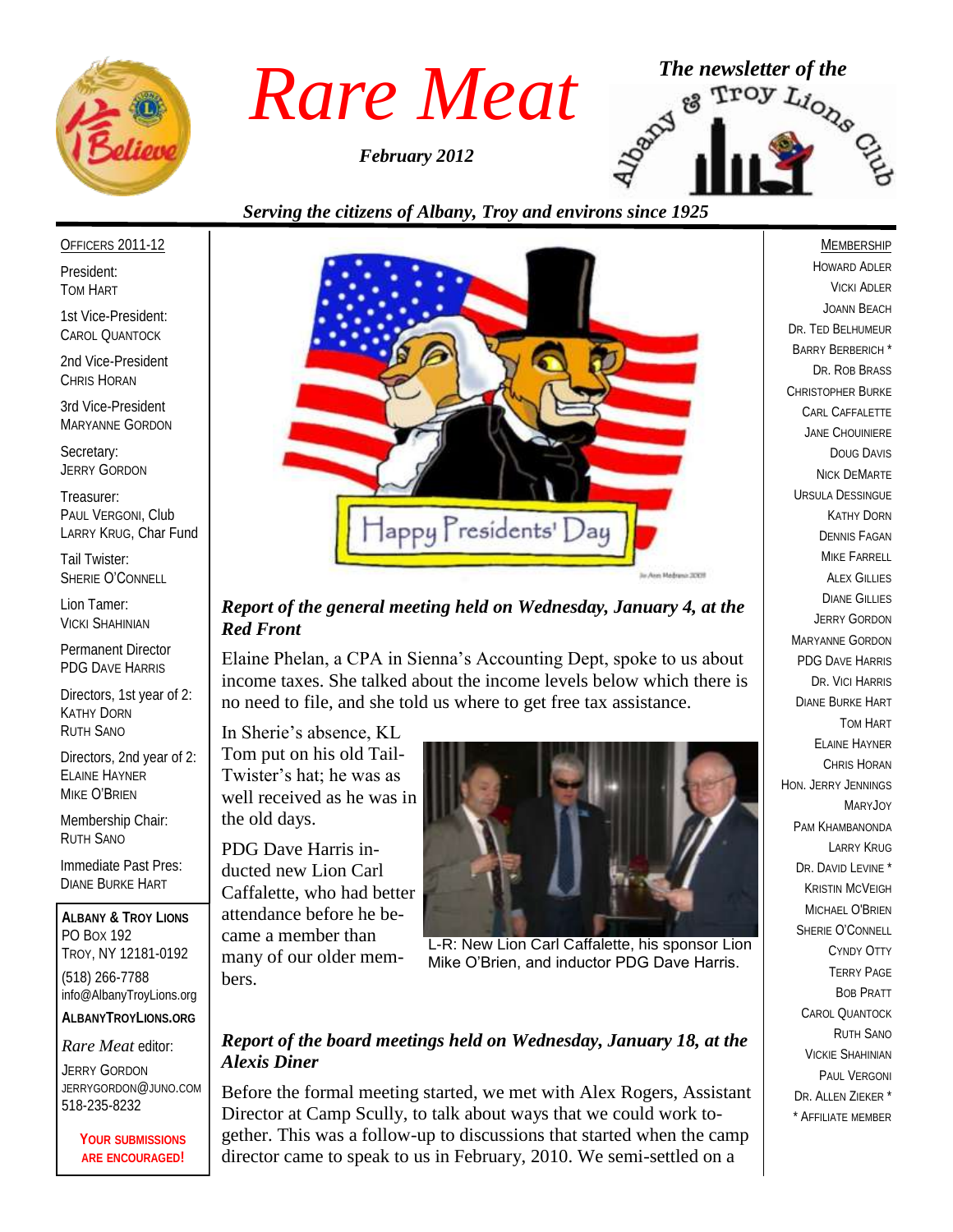pancake breakfast, which would be held at the camp's new dining hall. Alex feels that he can get about 100 people to attend. Our job would primarily be to do all the actual work. We will consult with the Bethlehem Lions Club, who has been putting on a pancake breakfast for many years; I'm sure they'll be glad to share their experiences. Once Alex knows when the dining hall will be done (it's still under construction), we'll talk further to settle on a date.

We re-affirmed our previous decision that any of the 7 past-due members who are still in arrears on Jan. 31 will be dropped for nonpayment.

We voted to transfer \$1400 from the Club to the Charitable Fund to cover the scholarships we'll be giving out in the spring.

Tom & Diane, Maryanne & Jerry, PDG Dave and Mike will be visiting the Bethlehem Lions tonight.

We still need a Hearing Chair to replace Lion Terry.

The number of eyeglass vouchers that we give out has dropped drastically, probably because of our new policy of asking for evidence of lack of insurance. We requested Lions Elaine and Maryanne to follow up with requests to be sure no children are going without needed glasses.

Lion Carol thanks all who participated in the work session at Regional Food Bank on January 10.

We had previously decided to do blood drives every March, June, September and December, but June is a problem for the Red Cross because of other commitments they already have, so we'll be doing it in May instead.

We voted to donate \$55 to Camp Badger for a fire extinguisher.

We voted to donate \$100 to the Lions Eye Institute in lieu of selling chocolate Easter bunnies.

The Mechanicville-Stillwater Lions are having a ziti-and-meatball dinner on Feb. 17

The Sight Society of NENY (Lions Eye Bank) reminds us that March is Eye Donor Month, and that they're holding their 60<sup>th</sup> Anniversary celebration on April 29 with a luncheon at the Desmond.

## *What our friends up north are up to.*

Here's a press release that appeared in Mechanicville's Express newspaper:

Do you know someone who has trouble reading regular sized print or even photographs? The Mechanicville~Stillwater Lions Club have placed a unique viewing machine at the Mechanicville Senior Center. This magnifier allows people with low-vision or poor vision to easily enlarge printed pages, photos, or even written letters up to 40 times their regular size.

This expensive device was donated to the Lions Club, and the members along with the senior center decided to make it available to the general public. The Telesensory Magnifier allows someone to view regular pages enlarged on a regular television screen. Center president Joe Coppola quickly learned how to use the device and said that the Center's staff will be able to easily show anyone how to operate the simple system. Low vision people can read their mail, enjoy books, magazines, photographs, fine-print, prescription labels, and newspapers. Senior coordinator Mary Kelly is excited that people can even use the machine to help them write letters, fill out forms, or write checks.



Lions Ray Martin and Bob Chase show Joe Coppola, president of the Senior Center how to use the Magnifier

Vision-related projects are a primary mission for the Lions Clubs. Lions President Kim Dumar said, "This is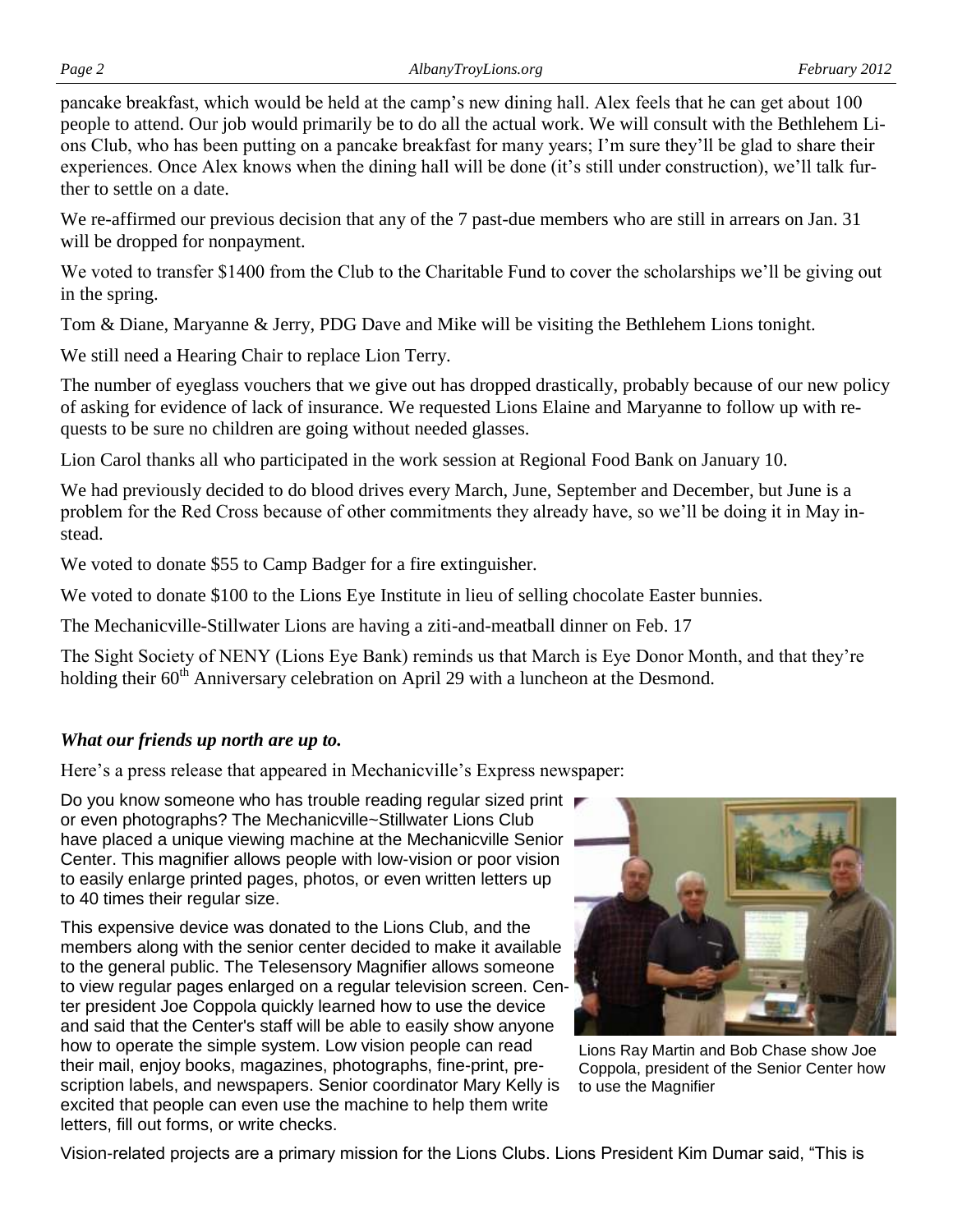just another way our 70-year-old organization continues to work with our local communities. To help us, we would like everyone to mark your calendars for our mid-winter fundraiser. There will be a delicious Ziti and Meatball Dinner from 4:30-7:00 PM on Friday February 17<sup>th</sup> at the former Peters Purcell Post (127 Saratoga Ave, Mechanicville). Proceeds from this event will help the Lions' other goal to assist local hunger relief programs. Eat with us to feed others."

## *Regional Food Bank*

On January 10, a happy pride of Lions, with some friends and relatives, showed up for another work session at the Regional Food Bank. First we played with cat litter (unused, fortunately), taping up leaking bags and putting them into smaller boxes. Then we subdivided assorted household and cleaning supplies, and finally separated clothing by sex (of the clothing, not of the workers).



Terry, Tom & Diane, their friend Jean, Larry, Maryanne & Jerry, their twin grandkids Brendan and Bridgette, and Ursula. Carol isn't in the photo, but she worked hard coordinating the session and lining up volunteers.



## *Make a note:*



## *Our next meeting...*

Our next general meeting will be on **Wednesday, February 1**, at the Red Front. Come and see Ravena Lion Bob Riccardo's slide show presentation of his original photography. Also, we'll be inducting a new member. Let's get a good turnout to welcome her into the club.

> Visit your club's web site: **ALBANYTROYLIONS.ORG**, your district web site: **20Y2LIONS.ORG**, and International's web site: **LIONSCLUBS.ORG**.

And remember to do your on-line shopping at **ALBANYTROYLIONS.PENNIESATATIME.COM**